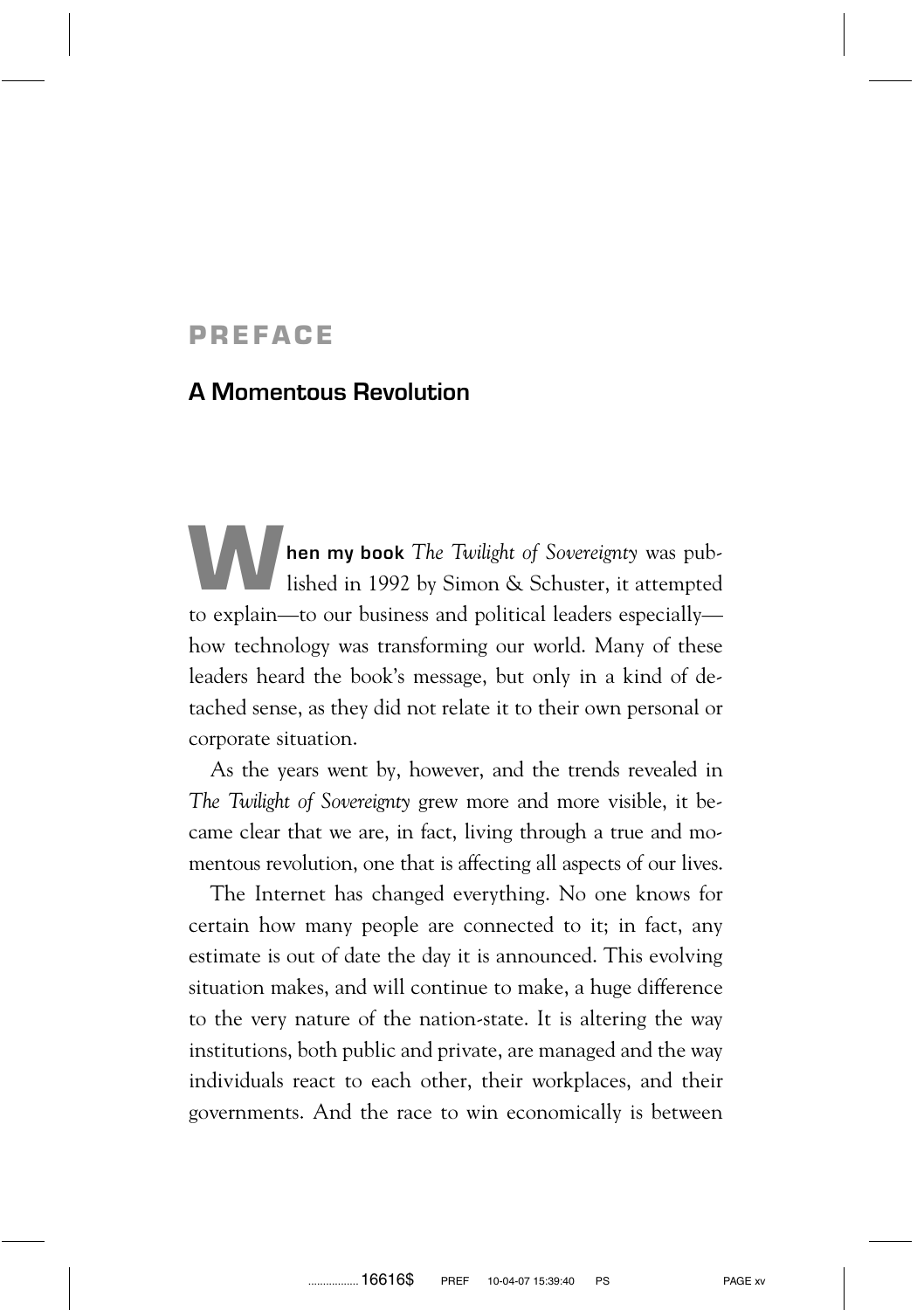## $xvi \Leftrightarrow$  Preface

those who ''get it'' and those who don't; in other words, it is between ''the quick and the dead.''

To "get it" means more than just having a personal computer on your desk or going to conferences with PowerPoint presentations. It is a mind-set. It is knowing that, for the first time in history, our economy is truly global—even though some areas are currently left out—and that the products we are making or the services we are rendering can suddenly show up in this new marketplace supplied by a firm we've never heard of, from a place we have difficulty finding on the map. The competitors we've known in the past may be around the corner, but the new ones can be anywhere on the globe. This is a dynamic situation beyond anything we have known, and it will only get more dynamic as time goes on.

Examples abound of once very successful companies that failed to change their ways in the light of new circumstances or failed to change them quickly enough to save themselves. For example, steel was, by any measure, the basic industry of the industrial age, but the huge steel companies were slow to appreciate the threat of the mini-mills, whose new technology allowed them to produce steel at a cost per ton that was about 20 percent lower than that of the big integrated mills. Although the big steel companies invested billions of dollars in new technology, not one of them introduced mini-mill technology into its own product mix until it was too late.

This story of too little, too late—or, more accurately, of the quick and the dead—has been repeated over and over, in industry after industry. Indeed, of all the companies in the original Dow Jones Industrial Average first published in 1896, only one, General Electric, still enjoys that position. In some